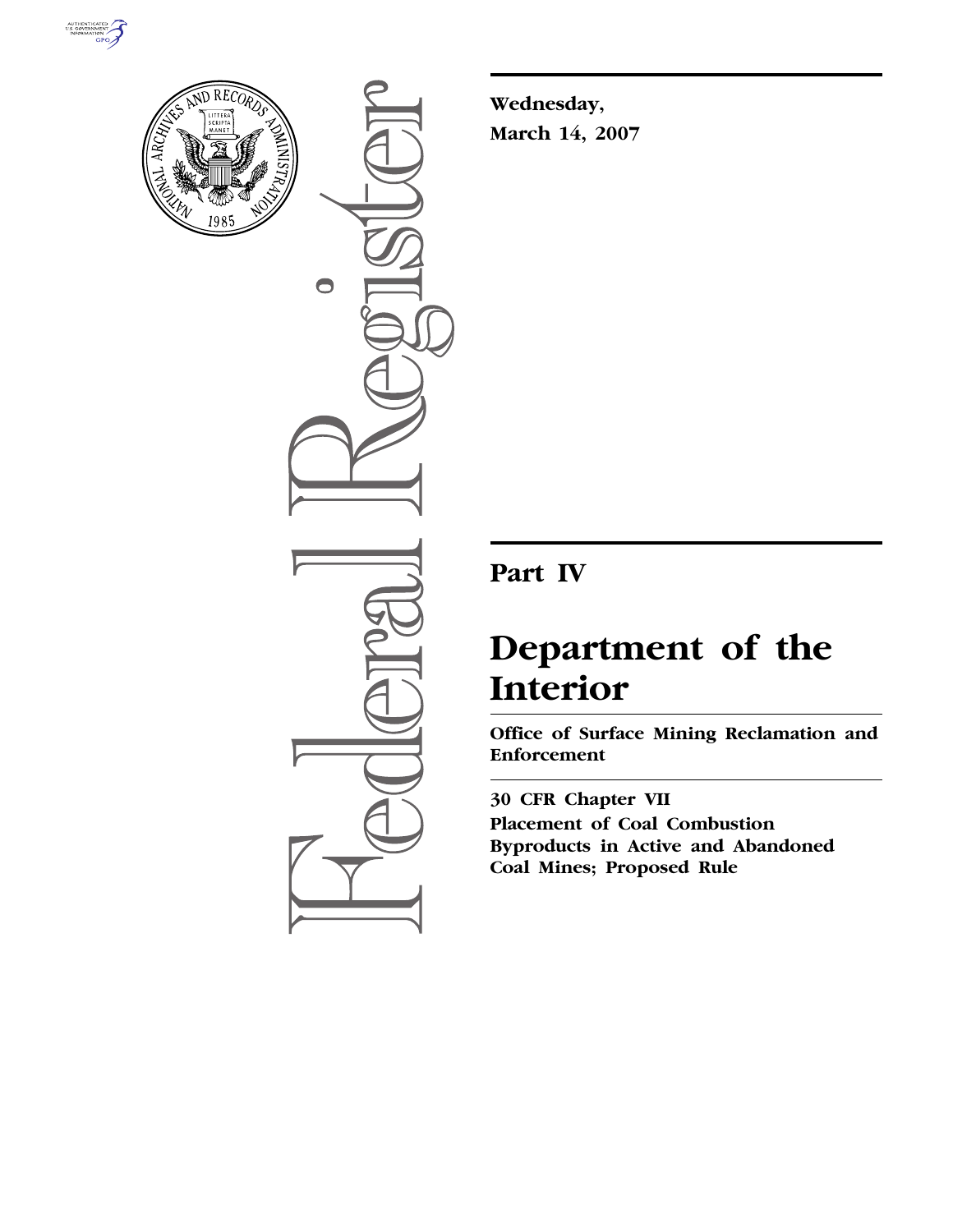#### **DEPARTMENT OF THE INTERIOR**

#### **Office of Surface Mining Reclamation and Enforcement**

#### **30 CFR Chapter VII**

**RIN 1029–AC54** 

#### **Placement of Coal Combustion Byproducts in Active and Abandoned Coal Mines**

**AGENCY:** Office of Surface Mining Reclamation and Enforcement (OSM), **Interior** 

**ACTION:** Advance notice of proposed rulemaking.

**SUMMARY:** We are seeking comments on our intention to propose regulations pertaining to permit application requirements and performance standards related to the placement of coal combustion byproducts (CCBs) on sites with a surface coal mining operations permit under Title V of the Surface Mining Control and Reclamation Act of 1977 (SMCRA or the Act) or in the reclamation of abandoned mine lands (AML) as part of projects funded or approved under Title IV of the Act. We would base the proposed regulations on existing SMCRA authorities. We will consider the comments received in response to this notice in developing the scope and framework of the proposed rule.

**DATES:** To ensure consideration, we must receive your comments on or before May 14, 2007.

**ADDRESSES:** You may submit comments, identified by docket number 1029– AC54, by any of the following methods to the indicated address:

• *E–Mail:* 

*rules*\_*comments@osmre.gov*. Please include docket number 1029–AC54 in the subject line of the message.

• *Mail/Hand-Delivery/Courier to the OSM Administrative Record Room:*  Office of Surface Mining Reclamation and Enforcement, Administrative Record, Room 252–SIB, 1951 Constitution Avenue, NW., Washington, DC 20240.

• *Federal e-Rulemaking Portal: http:// www.regulations.gov.* The notice is listed under the agency name ''Surface Mining Reclamation and Enforcement Office.'' Click ''Add Comments'' to submit comments.

**FOR FURTHER INFORMATION CONTACT:** John Craynon, P.E., Chief, Division of Regulatory Support, Office of Surface Mining Reclamation and Enforcement, 1951 Constitution Ave, NW., MS–202, Washington, DC 20240; Telephone 202– 208–2866; E-mail: *jcraynon@osmre.gov.* 

#### **SUPPLEMENTARY INFORMATION:**

### **Table of Contents**

- I. What are CCBs?
- II. Why are we publishing this notice? III. Background on SMCRA.
- 
- IV. Which provisions of SMCRA authorize the adoption of regulations governing the use and disposal of CCBs?
- V. How is the use of CCBs currently regulated at mines with SMCRA permits?
- VI. What are the benefits of placing CCBs in active and abandoned coal mines?
- VII. How do we plan to revise our regulations to implement the National Research Council (NRC) recommendations?
- VIII. Will comments on this notice be available for public review?

#### **I. What are CCBs?**

The legal definition of coal combustion byproducts (CCBs) at 42 U.S.C. 13364(a) provides that ''the term 'coal combustion byproducts' means the residues from the combustion of coal including ash, slag, and flue gas desulfurization materials.'' CCBs are produced when coal is burned. Electrical generating facilities are the primary producers. CCBs from power plants consist of four large-volume waste streams—fly ash, bottom ash (including fluidized-bed combustion residues, when applicable), boiler slag, and flue gas emission control residue.

The University of North Dakota Coal Ash Research Center defines the following five categories of CCBs on its Web site (*http://www.undeerc.org/carrc/ html/Terminology.html*):

(1) *Boiler slag*—[M]olten ash collected at the base of slag tap and cyclone boilers that is quenched with water and shatters into black, angular particles having a smooth glassy appearance.''

(2) *Bottom ash*—''[A]gglomerated ash particles formed in pulverized coal boilers that are too large to be carried in the flue gases and impinge on the boiler walls or fall through open grates to an ash hopper at the bottom of the boiler. Bottom ash is typically gray to black in color, is quite angular, and has a porous surface structure."

(3) *Fluidized-bed combustion materials*—''[U]nburned coal, ash, and spent bed material used for sulfur control. The spent bed material (removed as bottom ash) contains reaction products from the absorption of gaseous sulfur oxides  $(SO_2$  and  $SO_3)$ ."

(4) *Flue gas desulfurization materials*—Waste ''derived from a variety of processes used to control sulfur emissions from boiler stacks. These systems include wet scrubbers, spray dry scrubbers, sorbent injectors, and a combined sulfur oxide  $(SOSO_x)$ and nitrogen oxide  $(NO<sub>X</sub>)$  process. Sorbents include lime, limestone,

sodium-based compounds, and highcalcium coal fly ash.''

(5) *Fly ash*—''[C]oal ash that exits a combustion chamber in the flue gas and is captured by air pollution control equipment such as electrostatic precipitators, baghouses, and wet scrubbers.''

CCBs are also known as ''coal combustion residues'' (CCRs), which is the term preferred by the National Research Council, and ''coal combustion wastes'' (CCWs).

#### **II. Why are we publishing this notice?**

In 2003, Congress directed the Environmental Protection Agency (EPA) to commission an independent study of the health, safety, and environmental risks associated with the placement of CCWs in active and abandoned coal mines in all major U.S. coal basins. As a result, the National Research Council (NRC) established the Committee on Mine Placement of Coal Combustion Wastes in September 2004. The NRC published the committee's findings on March 1, 2006, in a report entitled ''Managing Coal Combustion Residues in Mines,'' which is available online at *http://newton.nap.edu/openbook/ 0309100496/html/index.html.* 

Page one of the report states that the committee ''concluded that putting CCRs in coal mines as part of the reclamation process is a viable management option as long as (1) CCR placement is properly planned and is carried out in a manner that avoids significant adverse environmental and health impacts and (2) the regulatory process for issuing permits includes clear provisions for public involvement.'' In the same paragraph, the committee notes that the placement of CCRs in coal mines ''can assist in meeting reclamation goals (such as remediation of abandoned mine lands)'' and ''avoids the need, relative to landfills and impoundments, to disrupt undisturbed sites.'' However, the committee cautioned that ''an integrated process of CCR characterization, site characterization, management and engineering design of placement activities, and design and implementation of monitoring is required to reduce the risk of contamination moving from the mine site to the ambient environment.'' See p. 12 of the report. In addition, page four of the report states that ''comparatively little is known about the potential for minefilling to degrade the quality of groundwater and/or surface waters particularly over longer time periods.''

The committee recommended the establishment of ''enforceable federal standards'' to govern the placement of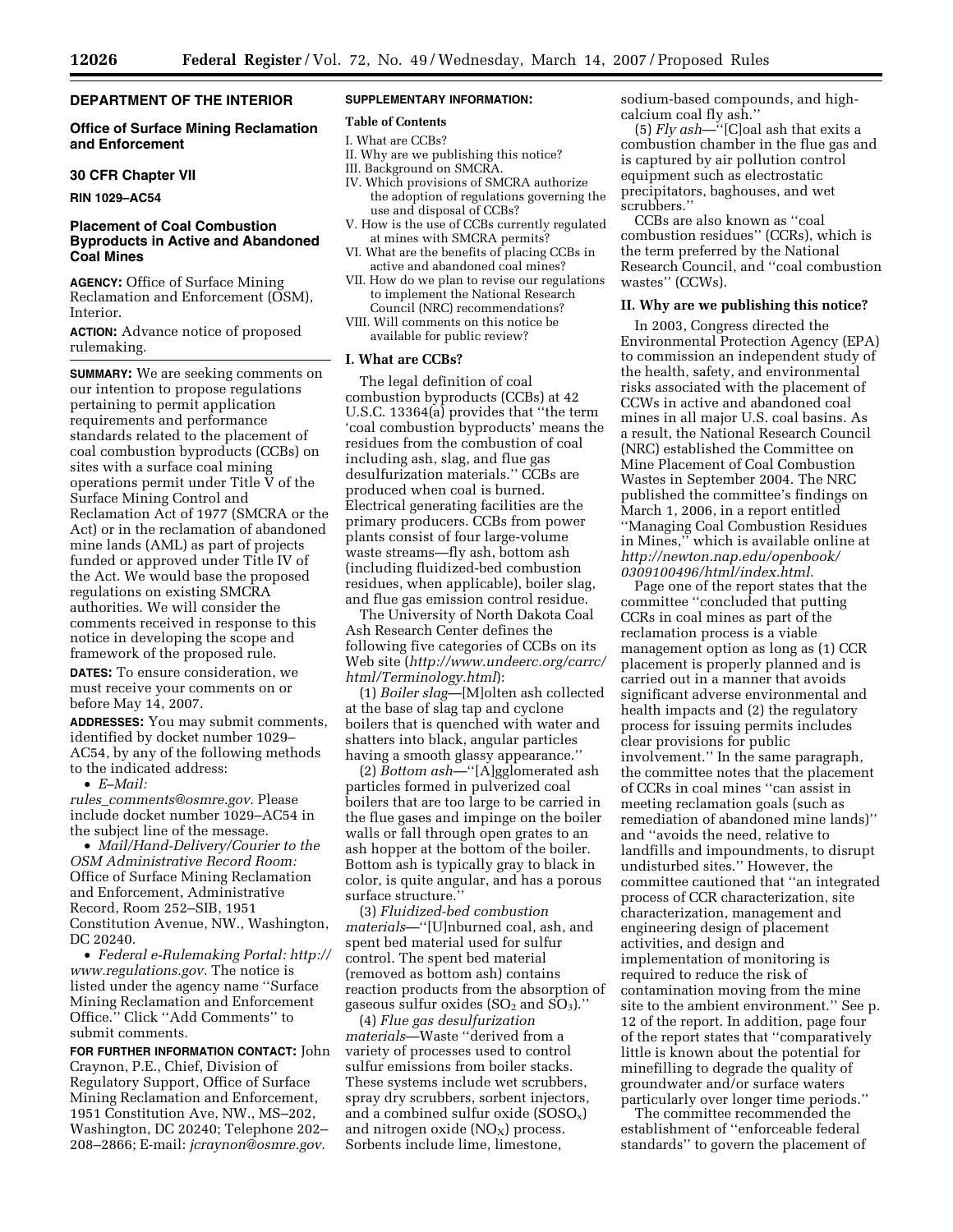CCRs in mines. See p. 11 of the report. The following excerpt from pages 11–12 of the report (emphasis in the original) explains both the committee's reasoning for its recommendation and its suggestions for implementation of that recommendation:

After reviewing the laws and other relevant literature, *the committee concludes that although SMCRA does not specifically regulate CCR placement at mine sites, its scope is broad enough to encompass such regulation during reclamation activities.*  Furthermore, while SMCRA and its implementing regulations indirectly establish performance standards that could be used to regulate the manner in which CCRs may be placed in coal mines, neither the statute nor those rules explicitly address regulation of the use or placement of CCRs, and some states have expressed concern that they do not have the authority to impose performance standards specific to CCRs. Therefore, the committee recommends that enforceable federal standards be established for the disposal of CCRs in minefills. Enforceable federal standards will ensure that states have adequate, explicit authority and that they implement adequate minimum safeguards. As with current federal regulations, these rules should provide sufficient flexibility to allow states to adapt permit requirements to site-specific conditions, while providing the needed focus on the protection of ecological and human health.

There are three primary regulatory mechanisms that could be used to develop enforceable standards:

• Changes to SMCRA regulations to address CCRs specifically;

• Joint Office of Surface Mining (OSM) and EPA rules pursuant to the authority of SMCRA and RCRA [the Resource Conservation and Recovery Act, 42 U.S.C. 6901 *et seq.*]; or

• RCRA–D rules that are enforceable through a SMCRA permit. [''RCRA–D'' refers to Subtitle D of RCRA at 42 U.S.C. 6941– 6949a.]

\* \* \* Regardless of the regulatory mechanism selected, coordination between OSM and EPA efforts is needed and would foster regulatory consistency with EPA's intended rule-making proposal for CCR disposal in landfills and impoundments.

In all cases, guidance documents will also be necessary to help states implement their responsibility for managing CCR[s]. However, guidance alone is not adequate to achieve the needed improvements in state programs for CCR minefills. Only through enforceable standards can acceptable minimum levels of environmental protection from CCR placement in coal mines be guaranteed nationally.

The committee also made other recommendations that relate to and expand upon the recommendation for enforceable federal standards. Among other things, it suggested that:

• "CCRs [should] be characterized prior to significant mine placement and with each new source of CCRs. The CCR characterization should continue

periodically throughout the mine placement process to assess any changes in CCR composition and behavior.'' See p. 6 of the report.

• ''[C]omprehensive site characterization specific to CCR placement [should] be conducted at all mine sites prior to substantial placement of CCRs.'' See p. 7 of the report.

• Management plans for CCR disposal in mines should be site-specific, with site-specific performance standards. *Id.* 

• "CCR placement in mines [should] be designed to minimize reactions with water and the flow of water through CCRs.'' See p. 8 of the report.

• "[T]he number and location of monitoring wells, the frequency and duration of sampling, and the water quality parameters selected for analysis [should] be carefully determined for each site, in order to accurately assess the present and potential movement of CCR-associated contaminants.'' See p. 9 of the report.

• ''[T]he disposal of CCRs in coal mines [should] be subject to reasonable site-specific performance standards that are tailored to address potential environmental problems associated with CCR disposal.'' *Id.* 

• The ''placement of CCRs in abandoned and remining sites [should] be subject to the same CCR characterization, site characterization, and management planning standards recommended for active coal mines.'' See pp. 9–10 of the report.

• <sup>\*</sup>'[A]ny proposal to dispose of substantial quantities of CCRs in coal mines [should] be treated as a 'significant alteration of the reclamation plan' under SMCRA'' to ensure that the public is afforded adequate notice of, and an opportunity to comment on, the CCR placement proposal. See p. 11 of the report.

We are publishing this advance notice of proposed rulemaking in response to the NRC recommendations summarized above. We invite comment on how these recommendations should be implemented, i.e., how we should revise the regulations implementing Titles IV and V of SMCRA to regulate the placement of CCBs on active and abandoned coal minesites and what type of guidance documents we should issue, if any. We also seek comment on our tentative preferred approach regarding the proposed regulations, as discussed in Part VII of this notice, or whether other approaches would be more appropriate. In developing your comments, we urge you to review the entire NRC report, the background provided in this notice, and the information available on the EPA Web

site at *http://www.epa.gov/epaoswer/ other/fossil/index.htm* and our Web site at *http://www.mcrcc.osmre.gov/ccb/.* 

#### **III. Background on SMCRA**

In fashioning SMCRA, Congress created two major programs:

• An *abandoned mine land reclamation program,* primarily in Title IV of the Act, funded by fees that operators pay on each ton of coal mined, to reclaim land and water resources adversely affected by coal mines abandoned before August 3, 1977, and left in an inadequately reclaimed condition.

• A *regulatory program,* primarily in Title V of the Act, to ensure that surface coal mining operations initiated or in existence after the effective date of the Act (August 3, 1977) are conducted and reclaimed in an environmentally sound manner.

Section 501 of SMCRA, 30 U.S.C. 1251, created a limited initial regulatory program directly administered and enforced by OSM. However, Congress intended that this initial regulatory program be only a temporary measure until States adopted permanent regulatory programs consistent with the Act. Section 101(f) of SMCRA, 30 U.S.C. 1201(f), specifies that because of the diversity in terrain, climate, biology, geochemistry, and other physical conditions under which mining operations occur, the primary governmental responsibility for regulating surface mining and reclamation operations should rest with the States. To achieve primary regulatory responsibility, often referred to as primacy, a State must develop and obtain Secretarial approval of a program under section 503 of the Act, 30 U.S.C. 1253, that meets the requirements of the Act and that is no less effective than the Federal regulations in achieving the requirements of the Act. Among other things, each regulatory program must include permitting requirements and performance standards for surface coal mining and reclamation operations. To date, 24 of the 26 coal-producing states have achieved primacy.

Following approval of a State regulatory program, we assume a monitoring role. Section 517(a) of SMCRA, 30 U.S.C. 1267(a), requires that we make such inspections as are necessary to evaluate the administration of approved State programs. The primary purpose of both the State program review and approval process and the oversight of State programs is to ensure that all States attain and maintain environmental protection requirements and inspection and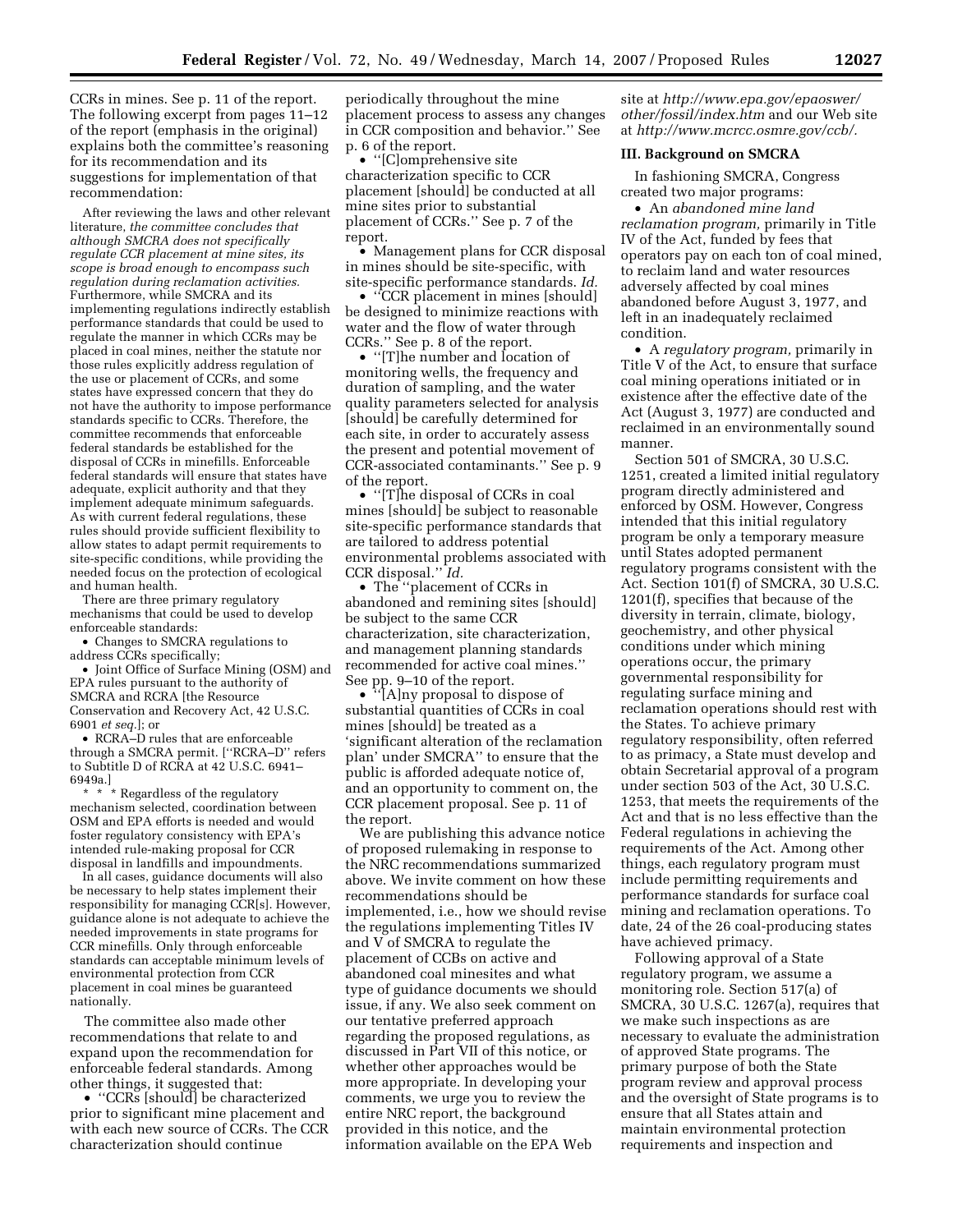enforcement efforts consistent with the Act.

States with primacy are eligible to apply for the authority to administer AML reclamation programs within their borders. Once the Secretary approves their AML reclamation plans under section 405 of SMCRA, 30 U.S.C. 1235, those States are also eligible to receive grants for AML reclamation programs and projects. SMCRA does not establish requirements for AML reclamation projects analogous to the permitting requirements and performance standards that apply to surface coal mining operations. However, in consultation with the States, we have developed a guidance document entitled ''Final Guidelines for Reclamation Programs and Projects,'' which contains provisions and recommendations relating to protection of public health, safety, and the environment as part of project planning, design, and construction. See 66 FR 31250–31258, June 11, 2001. Our regulations at 30 CFR 874.13(a) encourage the use of the guidelines, but, as stated at 66 FR 31251, the guidelines do not establish new legal requirements or obligations.

#### **IV. Which provisions of SMCRA authorize the adoption of regulations governing the use and disposal of CCBs?**

SMCRA does not directly address the placement of CCBs in active or abandoned coal mines. (In the context of this notice, an ''active'' mine is a surface coal mining and reclamation operation with a SMCRA permit.) Sections 515(b)(11) and 516(b)(4) of SMCRA contain requirements applicable to ''surface disposal of mine wastes, tailings, coal processing wastes, and *other wastes*'' on permitted mine sites, but only when those wastes are placed in ''areas *other than* the mine workings or excavations.'' 30 U.S.C. 1265(b)(11) and 1266(b)(4) (emphasis added). Consequently, those provisions would not apply to most CCB placements in active mines, because CCBs are most frequently placed in mine workings or excavations. However, as discussed below, we believe that other provisions of SMCRA provide adequate authority for the adoption of regulations governing the placement of CCBs with respect to both permitted mines and abandoned mine reclamation projects conducted under an AML reclamation plan approved under section 405 of SMCRA.

#### *A. Provisions Applicable to Both Active Mines and AML Reclamation Projects*

Section 102 of SMCRA, 30 U.S.C. 1202, sets forth the purposes of the Act. Those purposes relevant to this notice are summarized below:

• Paragraph (a) states that one purpose is to ''establish a nationwide program to protect society and the environment from the adverse effects of surface coal mining operations.''

• Paragraph (b) states that another purpose is to ''assure that the rights of surface landowners and other persons with a legal interest in the land or appurtenances thereto are fully protected from [surface coal mining] operations.''

• Paragraph (d) states that another purpose is to assure that surface coal mining operations are conducted in a manner that protects the environment.

• Paragraph (e) states that another purpose is to ''assure that adequate procedures are undertaken to reclaim surface areas as contemporaneously as possible with the surface coal mining operations.''

• Paragraph (h) states that another purpose is to ''promote the reclamation of mined areas left without adequate reclamation prior to the enactment of [SMCRA] and which continue, \* \* \* to substantially degrade the quality of the environment, prevent or damage the beneficial use of land or water resources, or endanger the health or safety of the public.

Section 201(c)(2) of the Act authorizes the Secretary, acting through OSM, to ''publish and promulgate such rules and regulations as may be necessary to carry out the purposes and provisions of the Act.'' 30 U.S.C. 1211(c)(2). Therefore, should we find it necessary to achieve one of the purposes in section 102 of the Act listed above, section 201(c)(2) provides a basis for the adoption of rules governing the placement of CCBs both as part of surface coal mining and reclamation operations for which a permit is required under Title V of SMCRA and on abandoned mine lands where the placement occurs in connection with a project conducted under an abandoned mine reclamation program approved under section 405 of SMCRA.

#### *B. Provisions Applicable Only to Active Mines (Title V)*

Section 501(b) of SMCRA requires the Secretary to publish regulations ''covering a permanent regulatory procedure for surface coal mining and reclamation operations performance standards based on and conforming to the provisions of title V  $*$   $*$   $*$ ." 30

U.S.C. 1251(b). This provision, taken together with, at a minimum, sections 507(b)(11), 508(a)(13), 510(b)(3), 515(b)(10) and (14), and 516(b)(9) and (10) of SMCRA, 30 U.S.C. 1257(b)(11), 1258(a)(13), 1260(b)(3), 1265(b)(10) and (14), and 1266(b)(9) and (10), provides express authority to impose performance standards to protect the hydrologic balance and to require sufficient permit application information to conclude that the proposed surface coal mining and reclamation operations will be conducted in a manner that protects the hydrologic balance. Therefore, we believe we have the authority under SMCRA to adopt regulations containing specific requirements to monitor and control the placement of CCBs in mines with SMCRA permits to protect against adverse impacts to surface waters and groundwater.

#### *C. Provisions Applicable Only to AML Reclamation Projects (Title IV)*

With respect to the reclamation of AML sites, section 405(a) of SMCRA requires the Secretary to publish ''regulations covering implementation of an abandoned mine reclamation program \* \* \* and establishing procedures and requirements for \* \* \* annual submissions of projects.'' 30 U.S.C. 1235(a). Also, section 413(a) authorizes the Secretary ''to do all things necessary or expedient, including promulgation of rules and regulations, to implement and administer the provisions of this title [Title IV].'' 30 U.S.C. 1242(a).

Sections 403(a) and 411(c) of SMCRA, 30 U.S.C. 1233(a) and 1240a(c), do not provide any rulemaking authority, but they do establish priorities for project funding, with an emphasis first on protection of public health and safety from the adverse effects of past mining practices, followed by restoration of land and water resources and the environment previously degraded by the adverse effects of mining practices. By logical extension, AML reclamation projects involving the placement of CCBs should be designed and constructed in a manner that would not create new threats to public health or safety or the environment. However, our authority to establish requirements for AML reclamation project designs is somewhat limited by section 405(i), which provides that ''States shall not be required at the start of any project to submit complete copies of plans and specifications.'' 30 U.S.C. 1235(i). We seek comment on whether this provision would prohibit the adoption of any regulations analogous to the permit application requirements of the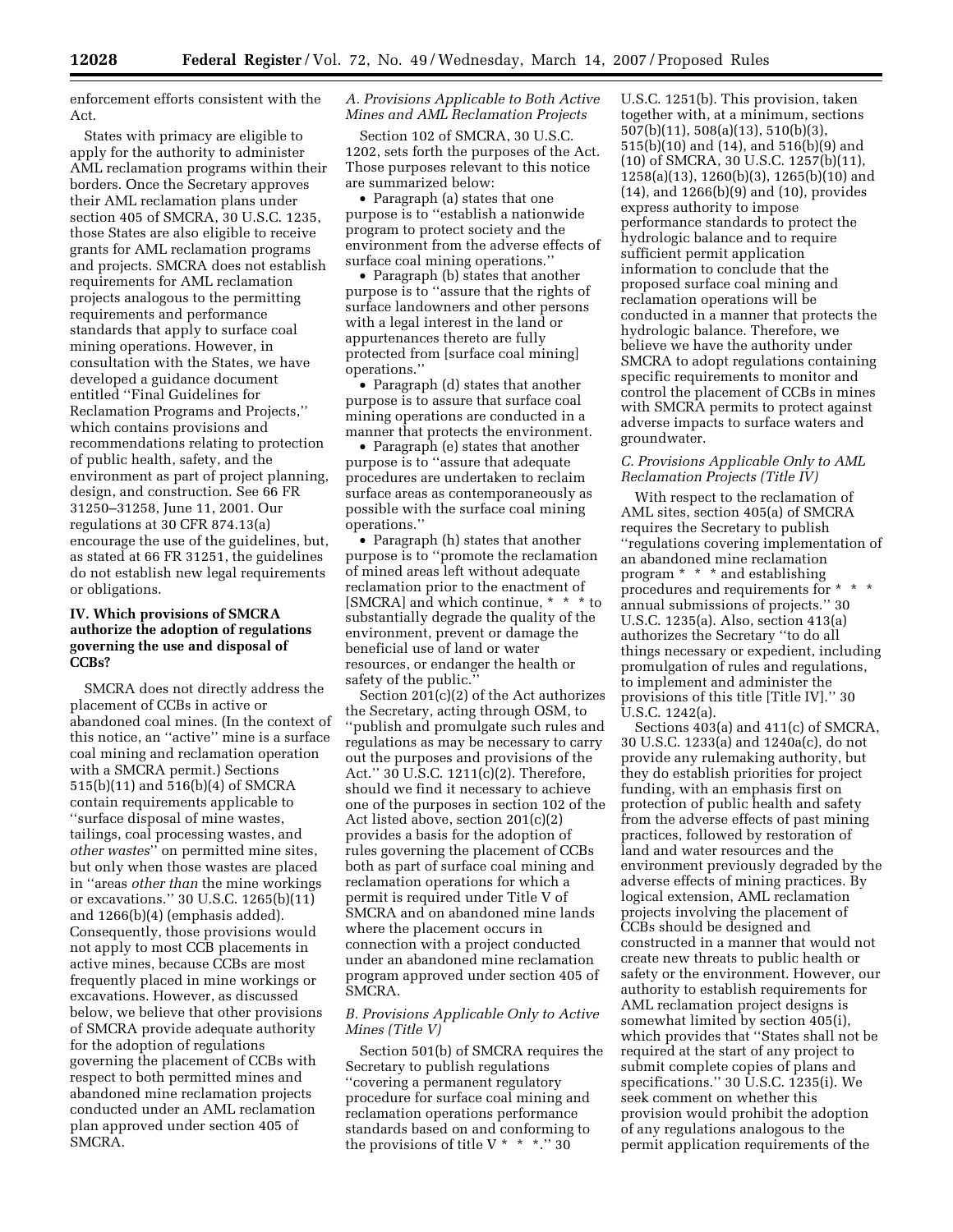regulatory program or whether there is sufficient latitude to require that project submissions include site-specific plans and requirements concerning the placement of CCBs, consistent with the recommendations of the NRC report.

#### **V. How is the use of CCBs currently regulated at mines with SMCRA permits?**

Generally, CCB disposal operations are regulated under State solid waste management programs under Subtitle D of RCRA. 42 U.S.C. 6941 *et seq.* If the disposal site is a mine with a SMCRA permit, then the requirements of the applicable SMCRA regulatory program also apply.

On August 9, 1993, EPA published a final regulatory determination for coal combustion wastes that concluded that the State industrial solid waste management programs implemented under Subtitle D of RCRA contained adequate regulatory controls for managing the disposal of those CCBs. For that reason, EPA determined that regulation of CCBs under the hazardous waste provisions of RCRA was not warranted. See 58 FR 42466, August 9, 1993 for further discussion regarding EPA's basis for reaching this conclusion. However, this determination applied only to large-volume coal combustion wastes generated at electric utility and independent power-producing facilities that manage the wastes separately from certain other low-volume and uniquely associated coal combustion wastes. *Id.* 

On May 22, 2000, EPA published another regulatory determination that addressed those CCBs that were not included in the 1993 regulatory determination. This determination similarly concluded that regulation of those types of CCBs as hazardous waste under Subtitle C of RCRA was not warranted. See 65 FR 32214. However, EPA also concluded that establishment of national regulations to govern the use of CCBs to fill surface and underground mines was appropriate. EPA reached this decision because it found that CCBs used as minefill could present a danger to human health or the environment under certain circumstances and because there were few states that currently operate comprehensive programs that specifically address the unique circumstances of minefilling with CCBs. See 65 FR 32231. EPA noted that a comprehensive national program could be developed by adopting regulations under Subtitle D of RCRA, by modifying SMCRA regulations, or by a combination of both. See 65 FR 32215, 32232. Currently, EPA and OSM are coordinating with each other and with other interested parties in the

implementation of this determination. You can find more information regarding the history of CCB regulation under RCRA, including links to referenced documents, on EPA's Web site at *http://www.epa.gov/epaoswer/ other/fossil/index.htm*.

There is no express mention of CCBs in SMCRA and only two of our regulations directly reference CCBs: 30 CFR 816.41(i)(2)(iii) and (v) and 30 CFR  $817.41(h)(2)(iii)$  and (v), which specify that fly ash from a coal-fired facility and flue-gas desulfurization sludge may be discharged into an underground coal mine if certain demonstrations are made. The paucity of references to CCBs does not mean that SMCRA regulatory programs do not apply to placement of CCBs on permitted minesites. In fact, the opposite is true, as litigation has established that any material placed in mine pits or otherwise used to reclaim a permitted minesite must comply with SMCRA permitting requirements and performance standards, regardless of whether the material originates within the permit area or whether it is imported from outside the permit area, and that we have the authority to establish monitoring and analysis requirements for those materials. See *Pacific Coal Co.* v. *OSM*, Civ. No. 03– 0260Z, (W.D. Wash. Feb. 2, 2004). As with all material being placed in the backfill, CCBs must be characterized to assure compliance with the performance standards.

In luncheon remarks published in the proceedings of the interactive forum on Coal Combustion By-Products Associated with Coal Mining (October 29–31, 1996), Katherine L. Henry, then the Acting Director of OSM, summarized the SMCRA requirements that apply to CCB disposal in a mine with an SMCRA permit:

When the use or disposal of coal combustion by-products happens at surface coal mines, state coal mining regulators are involved to the extent that SMCRA requires:

• The mine operator to ensure that all toxic materials are treated, buried, and compacted, or otherwise disposed of, in a manner designed to prevent contamination of the ground or surface water.

• Making sure the proposed land use does not present any actual or probable threat of water pollution.

• And ensuring the permit application contains a detailed description of the measures to be taken during mining and reclamation to assure the protection of the quality and quantity of surface and ground water systems, both on- and off-site, from adverse effects of the mining and reclamation process and also to assure the rights of present users of such water are protected.

See *http://www.mcrcc.osmre.gov/ PDF/Forums/CCB/Luncheon.PDF*.

On February 6, 2001, OSM's Western Region issued a policy guidance document that applies to CCB disposal operations being conducted concurrently with surface coal mining and reclamation operations on lands where OSM's Western Region is the regulatory authority under SMCRA; i.e., on Indian lands, in states with Federal programs, and on Federal lands in states without a cooperative agreement under section 523 of SMCRA. The document, which is entitled ''Guidance On Disposal of Coal Combustion Byproducts In the Western United States When OSM Western Region is the Regulatory Authority,'' may be reviewed online at *http://www.wrcc.osmre.gov/ Guidances/CCBguidance.html*. It provides guidance to ensure that CCB disposal at surface coal mines will comply with the requirements of SMCRA and the applicable regulatory program approved under SMCRA. Among other things, it identifies the SMCRA regulations that apply to CCB placement in mines and explains how those regulations apply.

OSM has no authority to regulate CCB disposal in mines for which no permit is required under Title V of SMCRA. However, we believe regulation under Title V of SMCRA can serve as a template for state regulation of other minesites, in coordination with EPA, under other authorities available to the states.

As a supplement to the regulatory efforts discussed above, OSM has taken an active role in encouraging and promoting technological advances, research, and technology transfer related to the placement of CCBs in mines. A multi-interest group known as the Coal Combustion By-Product Steering Committee has conducted six national interactive forums on CCB-related topics and edited, published, and distributed the forum proceedings. The Committee also provided technical assistance to the American Society of Testing Methods on draft guidance for CCB use in mines and developed and manages a Web site (*http://www.mcrcc.osmre.gov/ccb/*) dedicated to providing a user-friendly guide to CCB literature, organizations, EPA rulemaking, and educational events.

#### **VI. What are the benefits of placing CCBs in active and abandoned coal mines?**

The use of properly managed CCBs on both active and abandoned mines can contribute to successful reclamation. For example, alkaline CCBs with cement-like properties can be used to encapsulate acid-forming or other toxicforming materials to isolate those